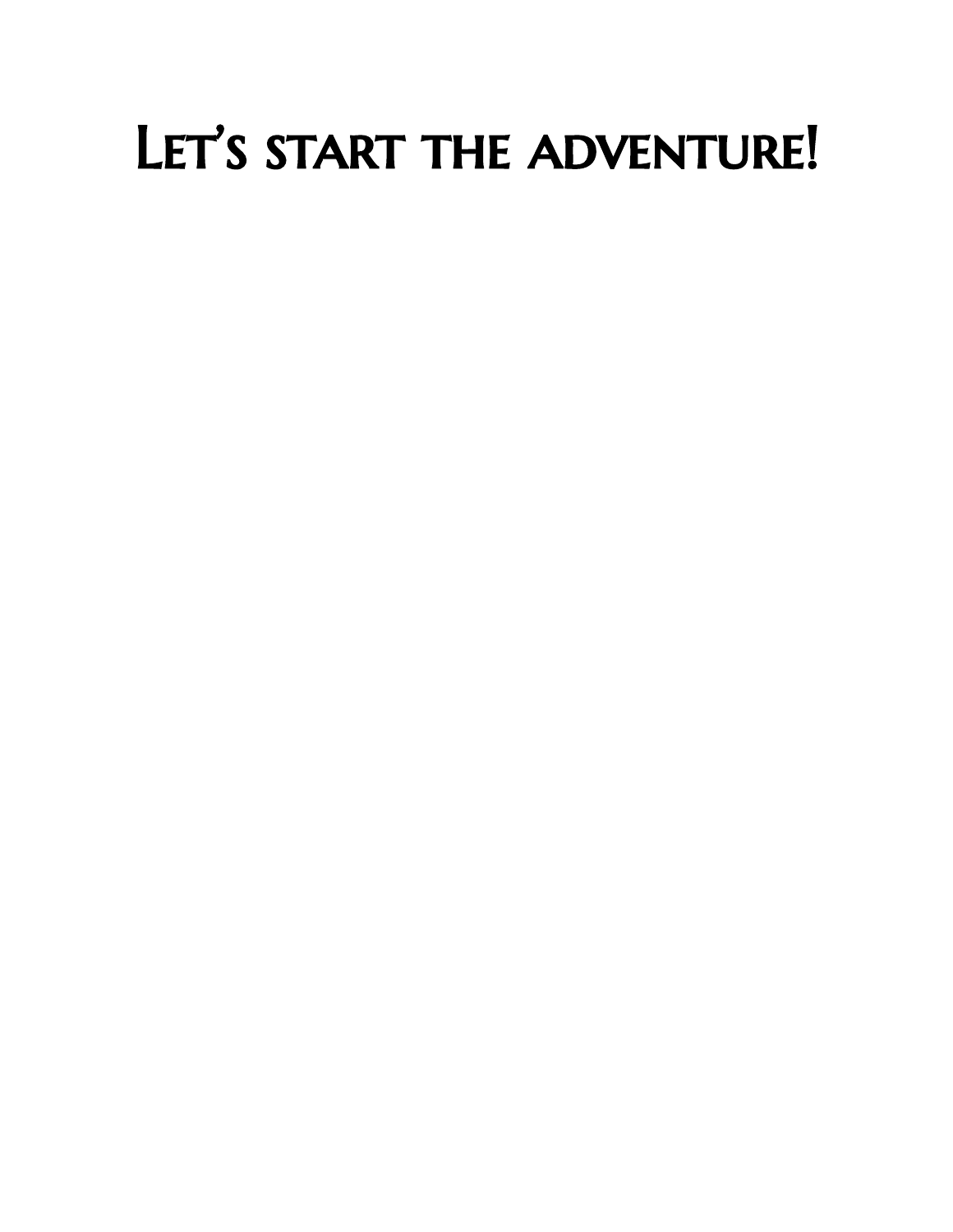### **Foreword by Karen Darke**

This book is a collection of stories from people who have dreamed, and who apply passion, commitment and effort to turn those dreams into reality. I am privileged to be writing this foreword, to have the opportunity to inspire you with the essence of the stories that lie ahead: a sense of limitlessness. The biggest obstacles to us achieving incredible things together in this world are the limits we impose with our own minds. Our thoughts create our reality, and the more we work to weed out the unhelpful, disempowering and limiting thoughts and to nurture the expansive, blooming colors of possibility, the more surprising our lives can be.

Becoming paralysed at a young age taught me early in life to focus on our strengths and the things we are fortunate to have, and to pay no energy to what we struggle to do or don't have. Without that approach little of what has been lived through these stories would have been possible. At the root of this is a sense of curiosity and gratitude. Pursuing learning and growth, and taking time to reflect and appreciate sit in the heart of all of the people and their experiences that you will read about within these pages.

Very few people are born with a natural talent, but yet so many of us achieve surprising things by having courage to begin a path toward a vision, by caring enough to put in the hard work, and through facing fear and failure with a resilience that allows success to flourish.

A journey towards new possibilities inevitably involves obstacles and challenges. It is through navigating these that we recognize patterns in ourselves that in pursuit of our goals we will likely need to change. The obstacles life presents us with are an opportunity to drop old ways of thinking, break unhelpful habits and ways of being and open up to new possibilities for ourselves and the world we live in. The challenges of life offer us a gift: to discover how we can change ourselves inside, in order to change our world outside.

As you read these wonderful stories of ordinary people who have done some extraordinary things with their lives, I believe you will connect deeper with your own dreams and strengths. You will perhaps learn some tips on how to grow resilience and adaptability. Perhaps it will remind you to live in the moment and let go of fear about the future. I hope these stories will remind you that we can find freedom and peace in the fact that things are changing and unfolding, encouraging you to let go of futile worry about what will happen tomorrow. The people in this book have had to trust and rely on their team, a reminder of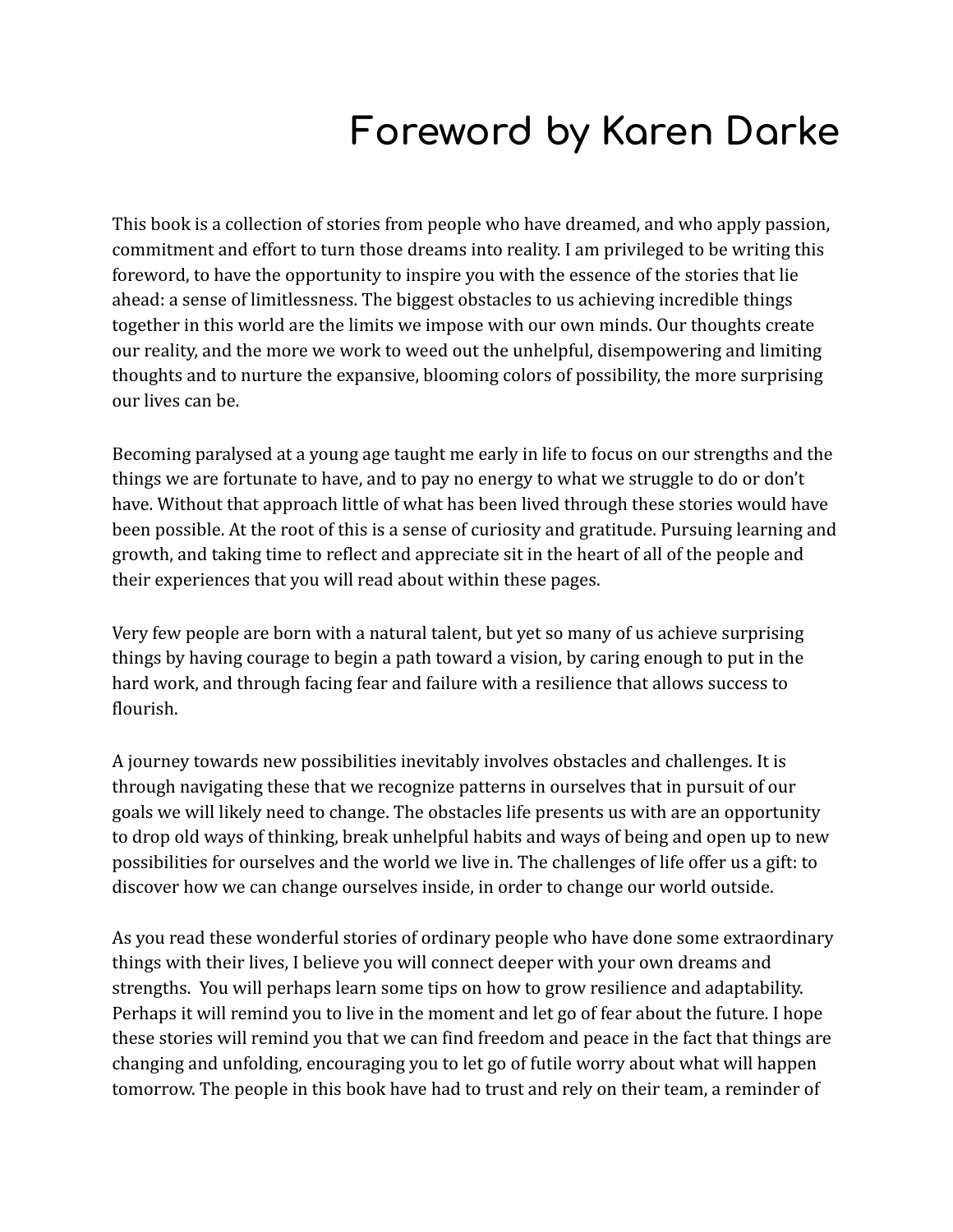the importance of trust and being united together in the world. This needs to begin with ourselves: being committed to a cause or goal sufficiently to trust ourselves to work steadily towards it, and also relying on and supporting our teams, loved ones and the communities we live in. The 'we are in this together and we will get through this together' approach is a powerful force for action, change, and success.

These stories remind us that perception is an illusion. We all filter the world in different ways, and so what seems impossible to one person at a certain time, isn't even a grain of sand in the shoe to another. Our versions of what is possible are largely dictated by what we have become trained to believe: based on our childhood, our life experiences, our social and cultural environments and so on. From sport to business, the pattern is the same. Climbing the local hill to the supermarket is a version of Everest to some. Losing a few million in a bad business decision then gaining it all and more back again might be some people's version of a 'regular day in the office' but way beyond conceivable imagination to others.

When we are open to embrace a mode of curiosity, then we enter a zone of unknown possibilities. In my experience, we always learn and discover something new, and find the opportunity to change our world. Instead of allowing our left-brain logical mind to censor possibility and introduce all the reasons why things may not be possible, it is helpful to play with the question "How can we make that possible?", or "What else might be possible?". Life experiences combined with my fascination with the mind and how to use it to our advantage has led me to learn ways to strengthen myself to negative emotion. I use techniques to flick switches in my mind to imbue positivity, keep motivated and focused on creating and bringing dreams alive. Living a life with this 'possibility principle' approach seems to hold enormous power.

My first Paralympic Games was London 2012, for which the English artist Tracey Emin created a poster with these four words: Courage, Inspiration, Sweat, Love. I see these as vital ingredients for life and pursuing our dreams, and ingredients that are woven amongst the stories you will read here.

(1) COURAGE: We have to be bold and brave in facing new horizons, and willing to embrace the unknown, to face what feels like disaster or trauma but trust that ultimately we will arrive in a better place.

(2) INSPIRATION: We can be inspired by the experience of others, often by those who have lived through trauma or difficult times and have grown experience in resilience.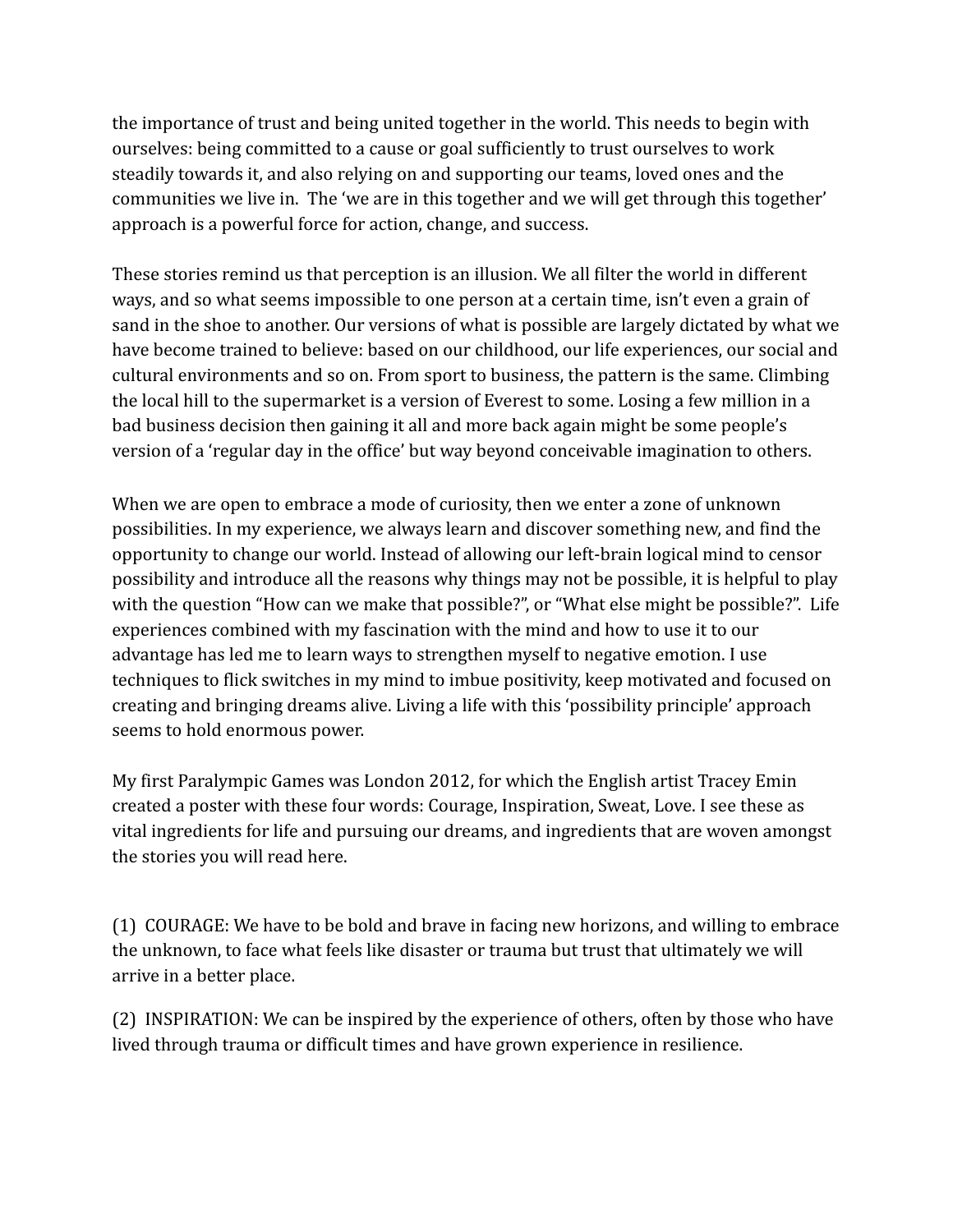(3) SWEAT: We have to work hard to stay mentally, physically, emotionally and economically sane and healthy. If we want to create change, craft a desired future, then we have to put in the effort to stand for what we believe in or feel passionate about.

(4) LOVE: Connecting on a non-superficial level: seeking deeper, heart-level relationships with other amazing humans, and supporting each other through our challenges is the way that we will overcome things. When we pull together, surprising things will be possible.

Someone once told me, "ability is a state of mind not a state of body", and I believe that's true. Through my own journey, I've discovered the incredible power we have within us to change our thoughts, our emotions, and our energy. We can all learn to be our own alchemist, to transform unwanted emotions or experiences into gold, be creators of our reality and in doing so change our performance, our wellbeing, our world.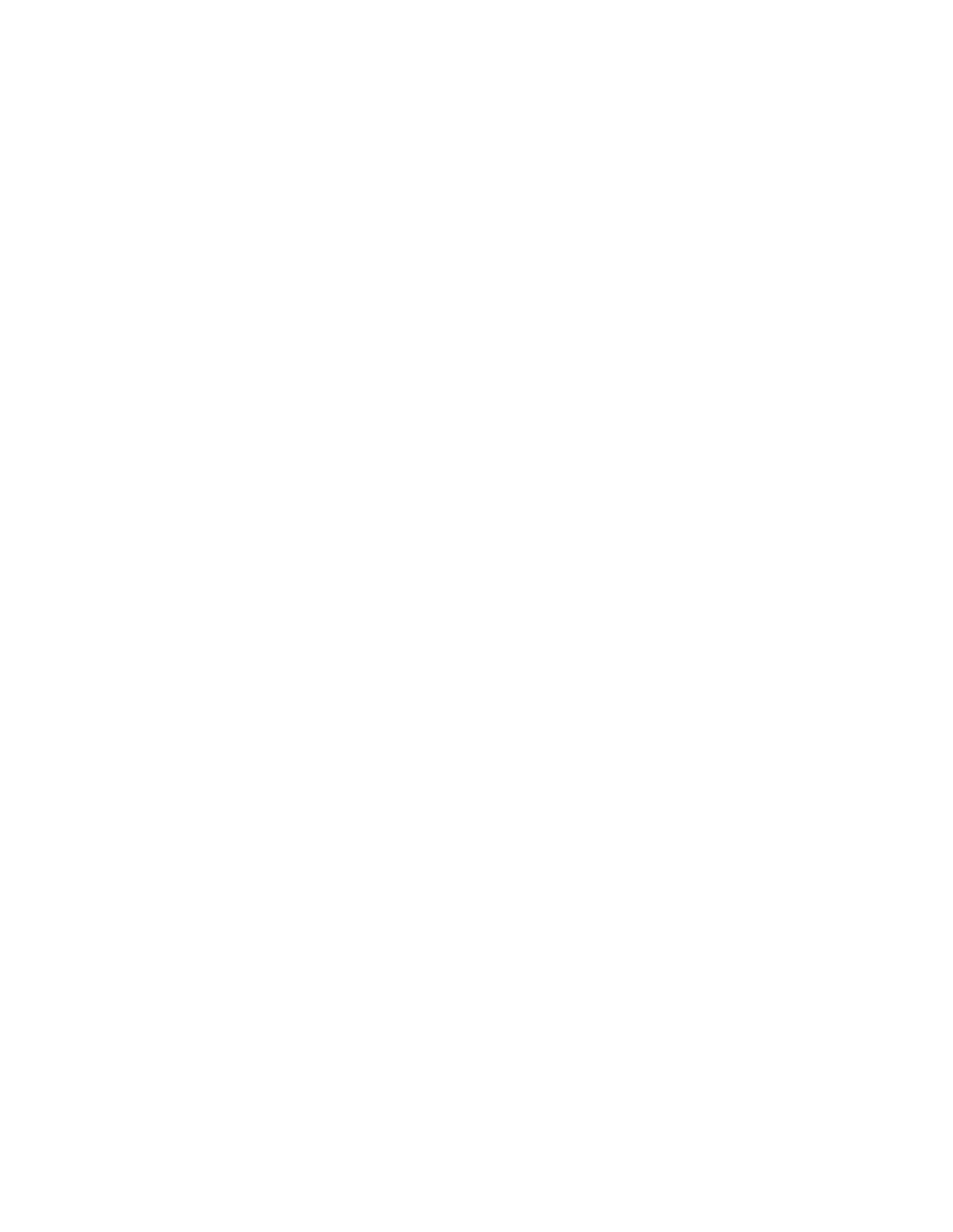### **There Are No Special People; There Are Only People Who Work Extremely Hard**

Michele Graglia *is a professional ultrarunner. He won the Badwater 135, the Ultra Milano-San Remo, the Yukon Arctic 100, and the Moab 240, amongst others. He is also the World Record Holder for the fastest crossing of the Gobi Desert (1703 km in 23 days, 8 hours, 47 min) and Atacama Desert (925 km in 8 days, 12 hours, 46 min).*

*"One day in the library I stumbled upon the book 'Ultramarathon Man,' written by the legendary Dean Karnazes. I read a couple of pages and it blew my mind . . . since that moment Ultra Running became the central pillar in my life."*

#### **The Italian Dream**

I grew up in a little village in the North-West of Italy, close to San Remo. My parents instilled in my younger sister and I a deep appreciation for nature from a very young age; in winter they took us skiing in the Alps, in summer we went hiking in the Dolomites. We also had a business in the export of flowers and traveled for work in other European countries like Scandinavia, Germany, and Scotland. As a kid I loved to get to know new cultures, to meet new people.

I was a very active kid, I spent countless hours playing at the beach with my friends. Though it wasn't until the end of elementary school that I started doing sports within a team; namely track and field. Track and field was a particular choice for an Italian guy, because soccer is our national sport. When you're 12-13 years old, you have to be very dedicated and committed if you want to be a good runner, because you have to spend many hours training alone while your friends are having fun at the soccer field. At that time my drive was not big enough, so when I was 15 I shifted from track and field to soccer. I played in a regional team for three years until I went to university.

I went to study Law in Italy, but pretty soon I dropped out. One, because I didn't like it. Two, because my father gave me the opportunity to come work for his business. I took the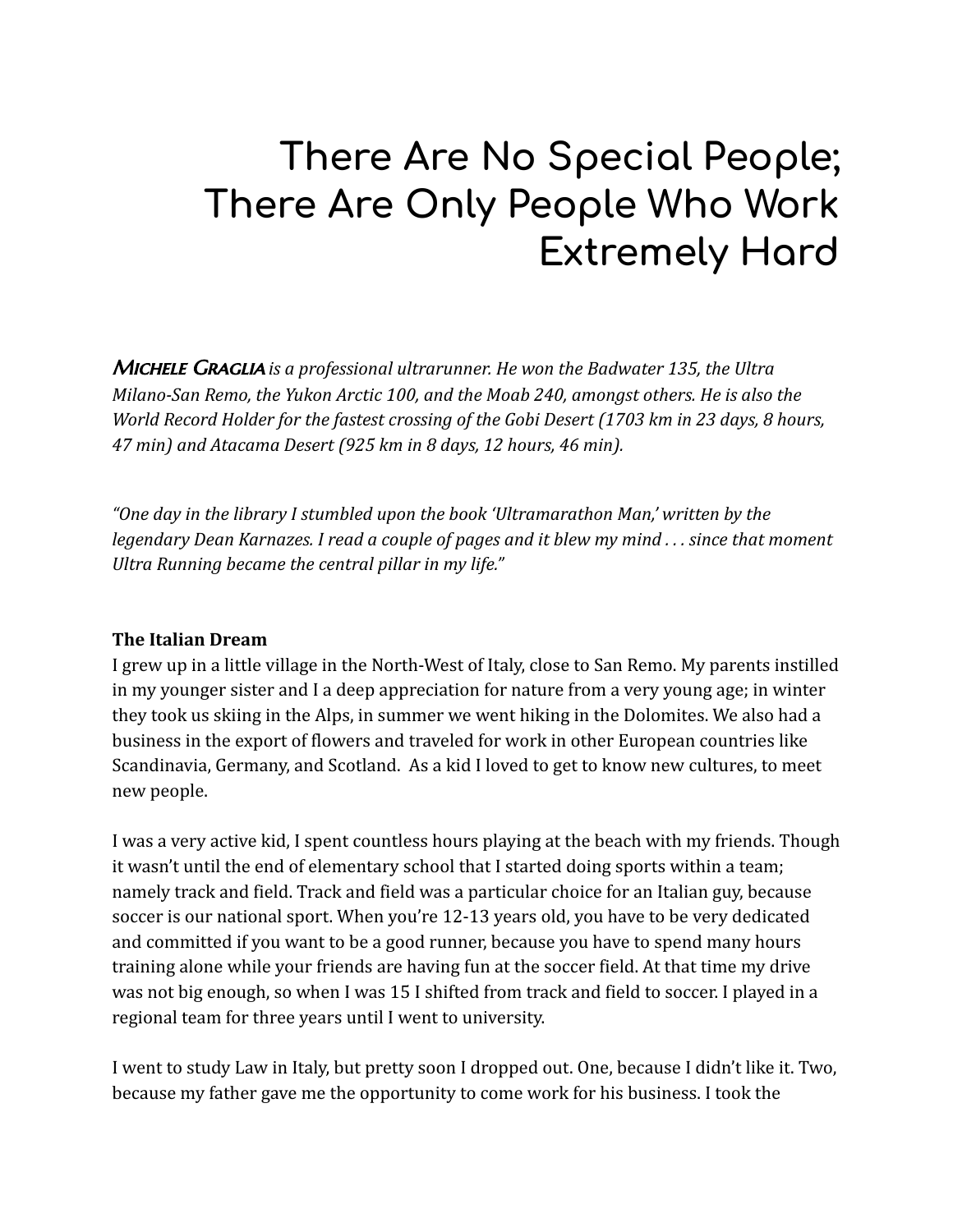opportunity, had my first successes early on, and steadily grew as a salesman and entrepreneur. By the time I was 24, I had a decent income, a nice car, and a beautiful house. But then my long-term girlfriend broke up with me. I got over the break-up rapidly and said to myself that, now that I wasn't bound to a relationship anymore, it was the perfect moment to take another step in my personal development and to listen to the call for adventure I felt inside me. I said to my father that I wanted to go overseas, to Miami, to enrich myself and expand our business. He was very supportive, encouraging me to step into the unknown as he had done as a young man himself. If things wouldn't work out, he told me, I could always come back and join the business in Italy.

So only a couple of months after my break-up, I arrived in the United States. When I arrived, I stayed on the couch of a friend of mine, the time to find an apartment for myself. One day when I was visiting properties, a heavy rainfall hit. I quickly entered the first restaurant I could find to shelter. It was a Johnny Rockets restaurant and while I was sipping from my *Coca-Cola*, I noticed an elderly, graceful woman gazing at me. After a couple of minutes, she stood up and walked up to me. She presented herself as Irene Marie, CEO of *Marilou*, one of the most famous model agencies at the time. She invited me right on the spot to her office and that same day I signed a modeling contract that would completely change my life.

#### **Ultramarathon Man**

When I entered the model world, I felt like the king of the world. I got a big paycheck, I was welcome at the most exquisite parties, and I was surrounded by beautiful women. It was a world of sex, drugs, and alcohol which you can only truly understand once you have been in it. Nevertheless, I slowly got to understand that it wasn't my world. Having pictures taken of me half-naked didn't give me fulfillment, there was no sense of purpose.

I remember one particular night being paramount for me. I got invited to a private party in a giant mansion in Miami. We spent a wild night partying and I decided to stay there overnight. The following morning, I went to the bathroom and noticed the owner of the mansion lying in his puke, crying, completely destroyed. This man had a giant mansion, millions of dollars in his bank account, several sports cars . . . he met the picture of what people believe is ultimate success and achievement, yet he was miserable. I asked myself: "Do I want to find myself in his position in 20-30 years, or do I want to be truly happy?" At that point, I decided that I had to make a big transition in my life.

My heart was telling me adventure was the direction I had to follow. So I made use of every second of free time – time I wasn't on a photoshoot or in the gym – to research adventurers. I read dozens of books about ocean rowers, long-distance swimmers, explorers . . . and although these were very interesting stories, it didn't feel like what I was looking for. One day, by chance, I stumbled upon a book titled 'Ultramarathon Man' in the library. On the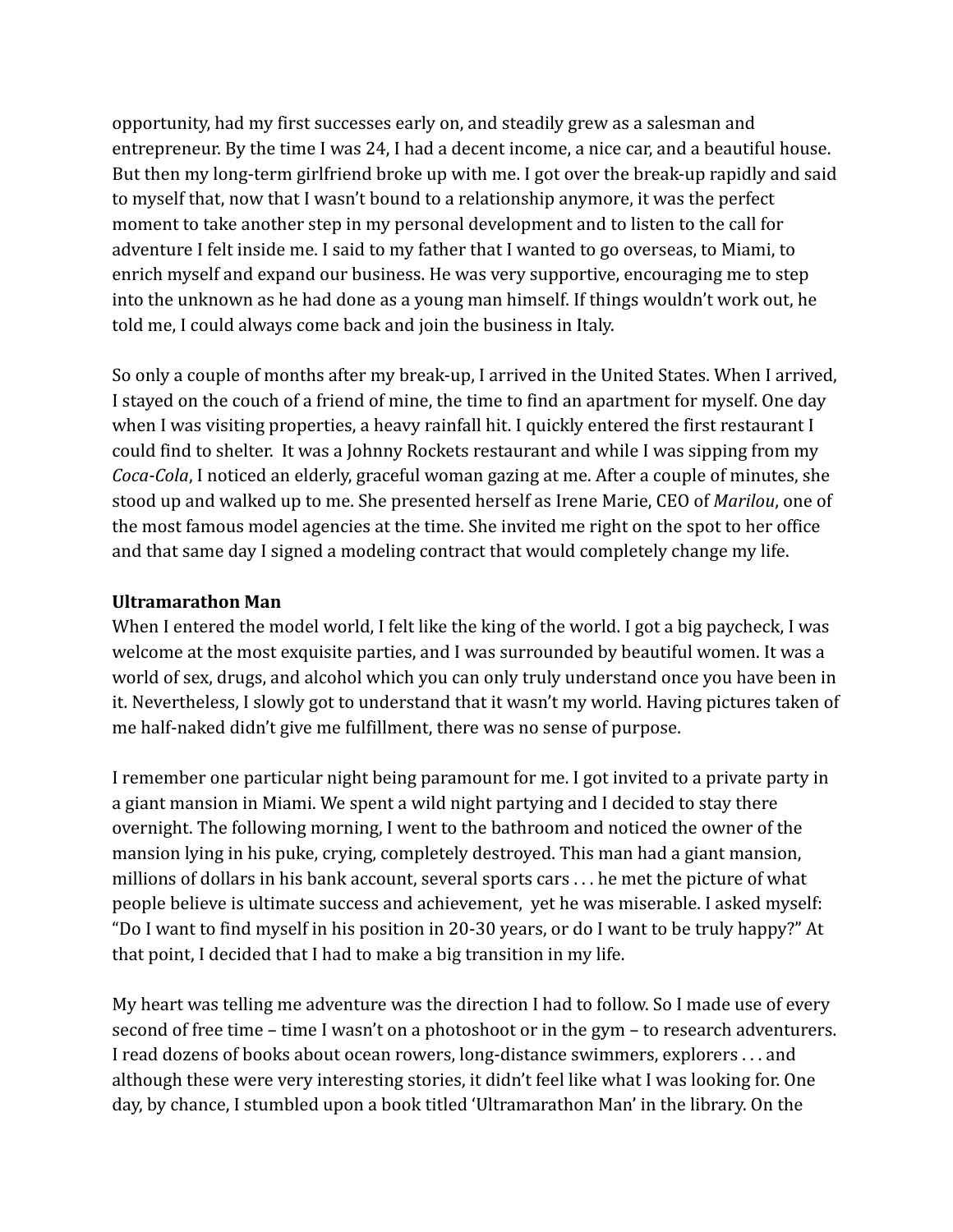cover was a picture of Dean Karnazes and it appealed to me immediately. I grabbed it out of the shelf, read a couple of pages and it blew my mind . . . I knew that ultrarunning was the thing I was longing for, and ever since that moment it became a central pillar in my life.

The transition that followed wasn't easy. Giving up everything you have to chase a dream that has no guaranteed success is a scary thing to do. From 2010 to 2013, I juggled my career as a model with my revealed ambitions as an ultra marathon runner. In this time period, I already managed to win several races. 2014 was a magnificent year with a lot of very good results, the victory in the Ultra Milano-San Remo being the icing on the cake. Winning a renowned ultra race at my front door caused me to burst into tears of happiness at the finish line. The successes of that year got the ball rolling in terms of sponsorship and in 2015 I became an athlete in *La Sportiva's Ultra Team*, which allowed me to make a living as a pro athlete.

#### **A Winning Lifestyle**

On a normal day, I put my feet on the ground around 7-7:30 in the morning. Mostly I skip breakfast and go for a 20-25 km run. Next, I eat, work or read a bit, and do a stretching or yoga session. This is followed by a second run in the afternoon which takes an hour to an hour and a half. This is my schedule from Monday to Friday; during one of these days, I integrate some speedwork, most often in the form of a fartlek training. On Saturdays and Sundays I go out for long runs; in general 50 to 70 km a day, however, this can add up to 100 km.

I consider my nutrition just as important as my training. I've cut out all wheat in my diet and mostly rely on healthy fats, I'm probably the only Italian who doesn't eat pasta (laughs). I've relied on the work of Peter Defty regarding *Optimized Fat Metabolism (OFM)*. This is based on the understanding of the evolutionary process of humans. For the big majority of our history, fats were our major source of energy and the reason is that fats give us limitless energy. I like to compare carbohydrates with putting paper on a fire; if you do this you'll see a short, powerful spark arising. That's what carbs do in the body: they give you a short spark in energy. Fats, on the other hand, are like big blocks of wood on a fire: they can keep burning and burning endlessly. Besides choosing fat as my source of fuel, I've also asked myself the question of which micro-nutrients nourish and which ones damage the cells. This way, my diet has become more and more plant-based throughout the years, and I'm almost fully vegan right now. I eat a lot of vegetables, seeds, and nuts. The micronutrients in these foods nourish the cells, counteract inflammation, and improve my recovery.

Another thing I do in order to increase my body's efficiency is intermittent fasting. I skip breakfast most of the days and once a week I don't eat for 20-24 hours. Once every couple of months I do a 48h to 72h fast as a sort of big reset. Because my body is so used to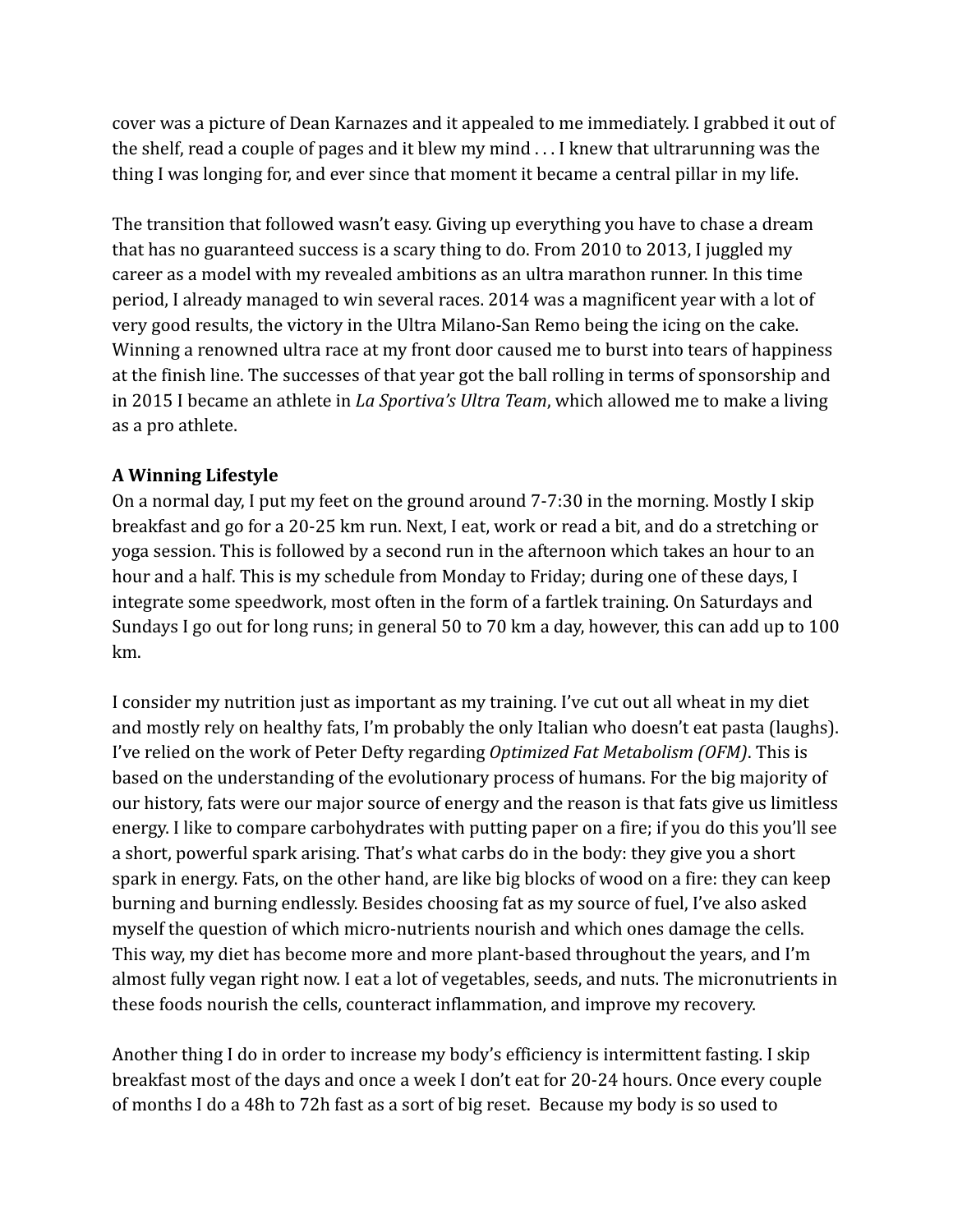burning fats nowadays, I'm not even hungry during those longer fasts anymore. Making the energy consumption of my body as efficient as possible has been a fascinating discovery. It's almost like discovering a new horizon. It has given me an edge over my competitors because I can keep on running even without food. If you rely on carbs, the moment you stop eating in an ultra, you bonk and you can't progress anymore. Besides, relying on carbs comes with a lot of gastrointestinal problems. The last advantage of my dietary shift has been that I rediscovered my taste buds; I can really appreciate the taste of a simple carrot or a piece of celery again.

#### **Meditation: a Necessary Art to Learn**

Another thing I'm doing almost on a daily basis is meditation. I see meditation as a necessary part of what I do. By meditation you learn to transcend the body, the focus goes within. That's a fundamental skill to be able to run for a very long time. Ultrarunning is a real battle with the mind. One of my favorite quotes is: "The brain is a great servant but a terrible master." What I mean by that, is that thanks to our minds, humans have amazing capacities. But at the same time, it's our mind that holds us back way too often. The brain dictates us to take the easy way out by inflicting fears on us and by making negative anticipations about the future. But actually, fear and thoughts about the future are not real, they aren't tangible, they are constructs we make up in our head. *The only thing that is real is the present moment.* Meditation helps me to be present. I think it's a necessary art to learn because it can free us from our brain and as a result override the fear that stops us from realizing our dreams.

My wife and I are now building a yoga and meditation retreat. For the last couple of years, I worked in such a retreat in Malibu for certain times of the year. It was an elite retreat. We would welcome famous film producers, celebrities, and entrepreneurs. All of them successful, yet miserable to the bone. But after seven days of spending time mastering their mind, they left us with a huge smile on their faces.

#### **The last decade you've gone on an extraordinary inner journey of self-discovery which has allowed you to become who you really want to be. Do you think that everyone should go on his own inner journey?**

I can't tell other people what they have to do, but I do recommend everyone to step out of their comfort zone and embark on a trajectory of self-discovery. In my opinion, too many people accept the status quo. The status quo tells us to do things that make us comfortable and safe, but the problem is that that is only a false sense of security, actual security doesn't exist and that's something that has become very clear with COVID-19. The blend of a security-seeking society and the insecurity brought by the virus resulted in the whole world freaking out.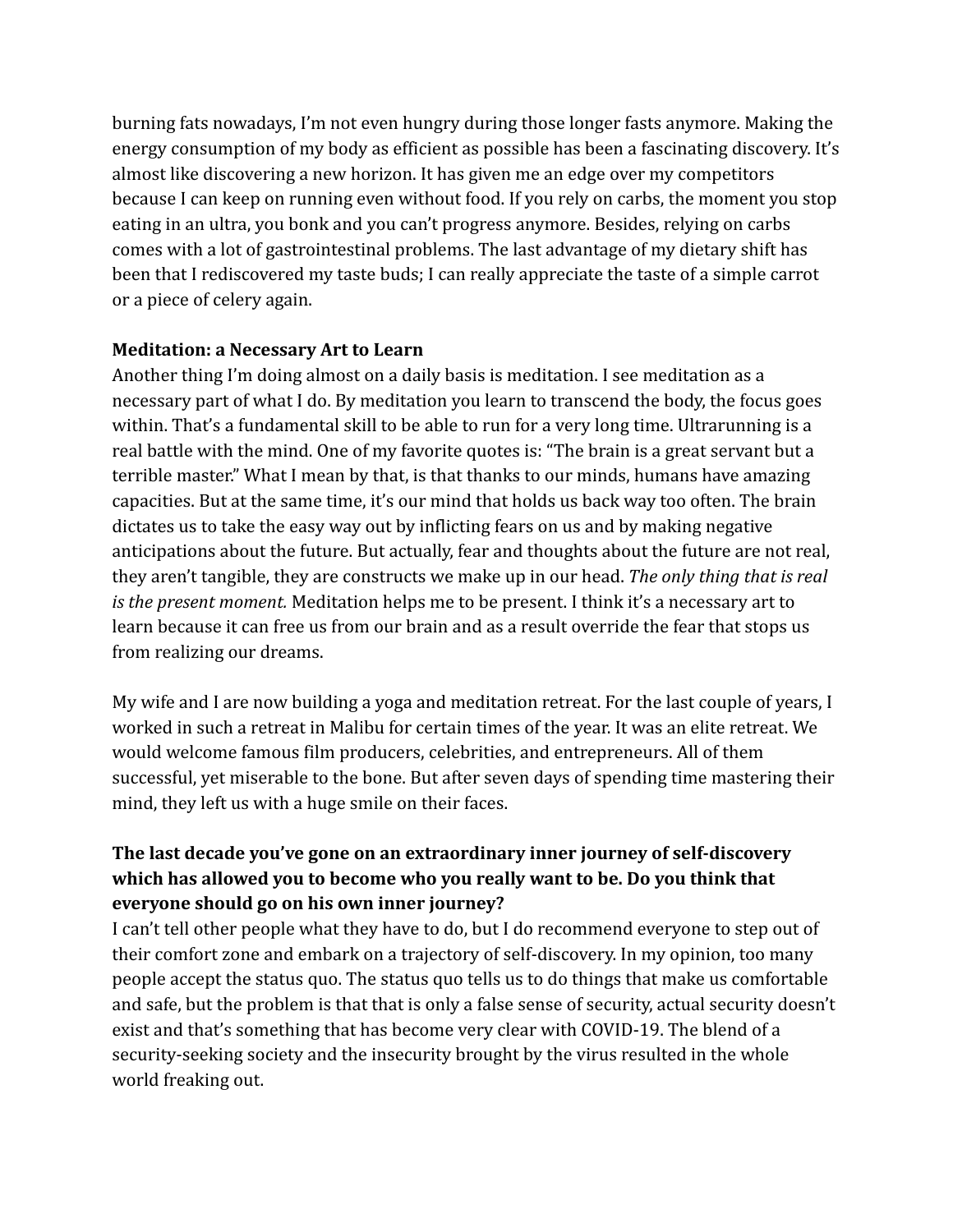When it comes to realizing dreams, there's a big misconception going on. People believe that only special people are able to do it, only special people can have an amazing lifestyle. Well, if there's one thing I've learned throughout the years, it is that there are no special people. The people at the top of their game are people who are working very hard and investing a tremendous amount of energy in their own development. People want to have fame and money, but that's a meaningless pursuit, it can't be the end goal. The goal should be to explore ourselves and the world around us, to venture into the unknown, and to find out what we really want. Once you have found your passion, you can work really hard and achieve excellence, and then fame and money can become the result of excellence. But on the other hand, if you have only fame and money without purpose, that's emptiness.

#### **What's your goal in ultra races?**

It has to be big enough, I'm always looking for a goal that's a bit out of my comfort zone, a goal that challenges me. The preparation for an ultra race is extremely daunting, it's very time-consuming and demands a whole lot of energy. You can only get through that hardship if your goal is big enough. I believe that it is possible to be 'just fit' by a daily training routine without a specific goal. But if you want to become 'ultra fit' you absolutely need to have a goal that pushes you to become the best version of yourself. I never race to win, I race to be the best. What I mean by that is that I don't compete to beat all the other competitors, but to be the best Michele on race day. How good the other runners will be is out of my control, so I prefer to focus my awareness within.

#### **If given the chance, what would you put on a massive billboard in New York?**

In general, people living in big cities don't give a shit about what happens elsewhere. All they want is "the good life". On a massive billboard, I would put a picture that shows them the backside of the good life, a picture about how our comfy, materialistic society is destroying our planet.

#### **How do you think that we as a species could shift towards living more in harmony with our planet instead of exploiting it?**

That's a difficult question, but it's something I like to think about because I realize it's time for us to face our demons and acknowledge that the way we live isn't sustainable. I very much support the work of fundraisers and climate campaigns, yet I think we need something stronger than that if we want to make the transition that is necessary. The only way I see us doing that is by a shift in consciousness.

The dominant way of thinking in this world is one of disparity. We talk in terms of different religions, different countries, different cultures. Travelling has taught me that every individual on this planet is part of the same family. We have to rise from the chains of society that define us as part of a certain population group and understand that we are all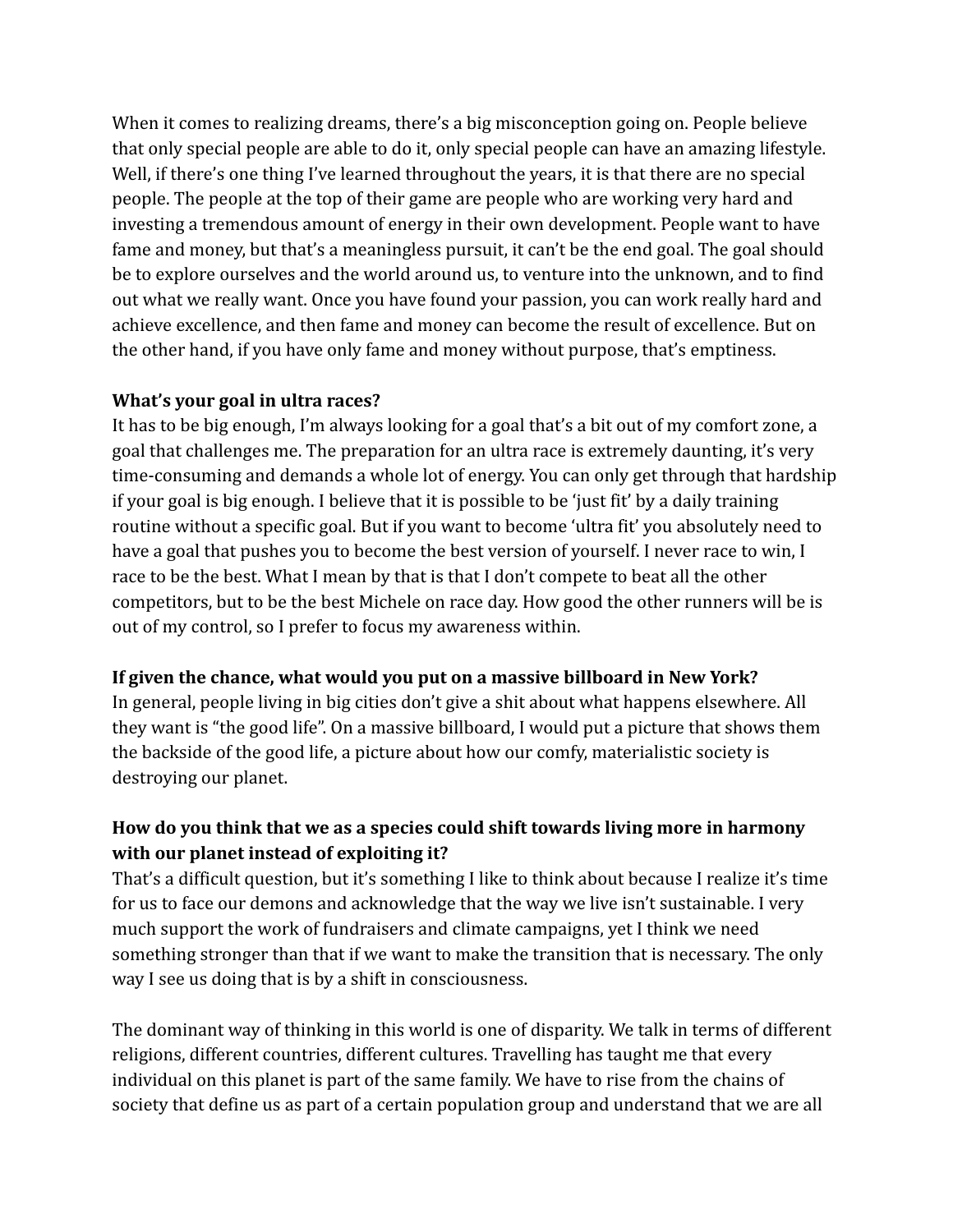bonded to each other and we are all bonded to our planet. Once we can come to that awareness, we'll understand that we have to respect and take care of each other and the planet.

#### **If you would have the chance to go and eat a salad with three people dead or alive, who would you choose?**

Sadghuru; that would be a guarantee for very deep, inspirational conversations. I would also want to reconnect with Dean Karnazes and Anton Krupicka whom I've met before. Dean stepped out of his secure, comfortable, wealthy life on his 30th birthday and became a figurehead in the sport of ultrarunning. Reading his book, I could relate a lot to his story. It made me believe that I could become a successful runner myself. Anton has also been very influential in my career, but in a different way. Anton experiences the sport in a very minimalistic way and puts a lot of value on freedom and connection with wild places. That triggered something in me, it's the way I wanted to experience ultra running too.

#### **Recommended Books**

*Ultra Marathon Man, by Dean Karnazes*. The book that changed my life. *The Power of Now, by Eckhart Tolle*.

*La fine è il mio Inizio, by Folco Terzani*. The title means 'the end is my beginning', but unfortunately the book isn't translated into English. It's about an old man at the end of his life talking about what he has learned throughout his life. It made clear to me that our soul has a calling and it's up to us to take the initiative to listen.

#### **If you could turn back time and relive one moment of your life, what would it be?**

My victory in the *Badwater 135*. The feeling I had during the last 30 seconds of that race can't be put into words. As soon as I got into ultra running, *Badwater 135* represented *the* ultra, *the* challenge. I had dreamed about that moment for a decade.

#### **What is your definition of happiness?**

It's tapping into your inner child. Look at children, they are happy because they listen to their heart instead of their head. If you listen to your heart and go on the journey of self-discovery and exploration, you get to know yourself and you discover what you are capable of. It's by rising above yourself and going beyond your limits that you can find meaning and happiness.

#### **Find out more about Michele:**

[www.michelegraglia.com](http://www.michelegraglia.com) [instagram.com/mickeygraglia](http://instagram.com/mickeygraglia) [facebook.com/MicheleGragliaOfficial](http://facebook.com/MicheleGragliaOfficial)